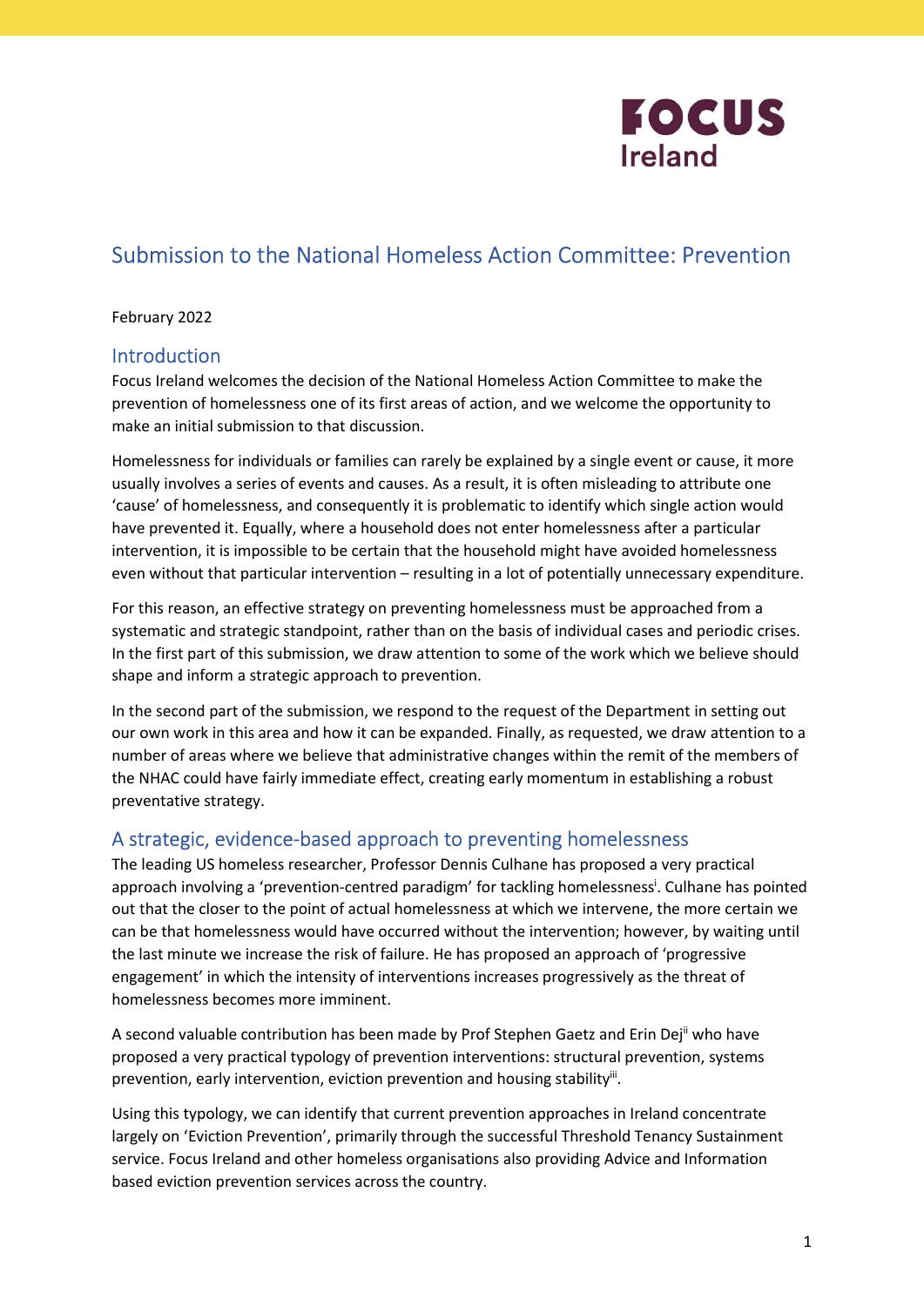

During earlier Irish Government strategies to tackle homelessness, valuable work was published on 'systems prevention' in the National Homelessness Prevention Strategy (2002) $\dot{v}$ , and a number of the key issues it sought to resolve remain relevant today<sup>v</sup>.

Fitzpatrick, Mackie and Wood (2021)<sup>vi</sup> have proposed a temporally-driven approach which is probably the most practical for the purposes of the NHAC. This proposes a five-stage typology comprising: 'universal, upstream, crisis, emergency, and repeat categories of prevention. Both practice and research in homeless prevention have developed considerably in recent years in many countries. Fitzpatrick's work is the most up-to-date, comprehensive, international review, with a very practical approach.

It would be of great value to the NHAC to invite Professor Fitzpatrick to make a short presentation to inform deliberations on preventing homelessness.

Finally, a prevention strategy must be founded on an evidence-based understanding of how households become homeless and how these circumstances change over time.

While it only relates to a narrow definition of homelessness, the PASS system collects more timely and detailed information on households that become homeless than is available in any other EU country. Due to other challenges which we have all faced in recent years, the value of this data has not been fully explored.

The NHAC should put in place appropriate steps to draw on the existing data sources to better understand emerging trends in households becoming homeless. This will allow us to more quickly develop potential preventative supports responses. This work is best approached in a collaborative manner with involvement all partners and independent with expertise in this field.

# Actions currently within your own organisations that are supporting homeless prevention.

As requested, the following section comprises a brief description of Focus Ireland prevention services. It excludes services for unattached minors and young adults, as these are covered in the Youth Homeless submission. We have made a first attempt to set out our prevention initiatives within the Fitzpatrick typology.

### UNIVERSAL INTERVENTION

### Research

Focus Ireland has an extensive research and evaluation programme which is designed to better understand the causes of homelessness and the most effective mechanisms to prevent and resolve it. Of particular note in the current discussion are recent research reports on (i) preventing homelessness arising from Domestic Violence<sup>vii</sup> and (ii) the role of labour market exclusion in risk of homelessness for vulnerable mothersviii.

Focus Ireland research on the trajectories of families into homelessness in Dublin<sup>ix</sup>, although precovid, is still relevant and we are engaged in updating this research for Dublin and Waterford.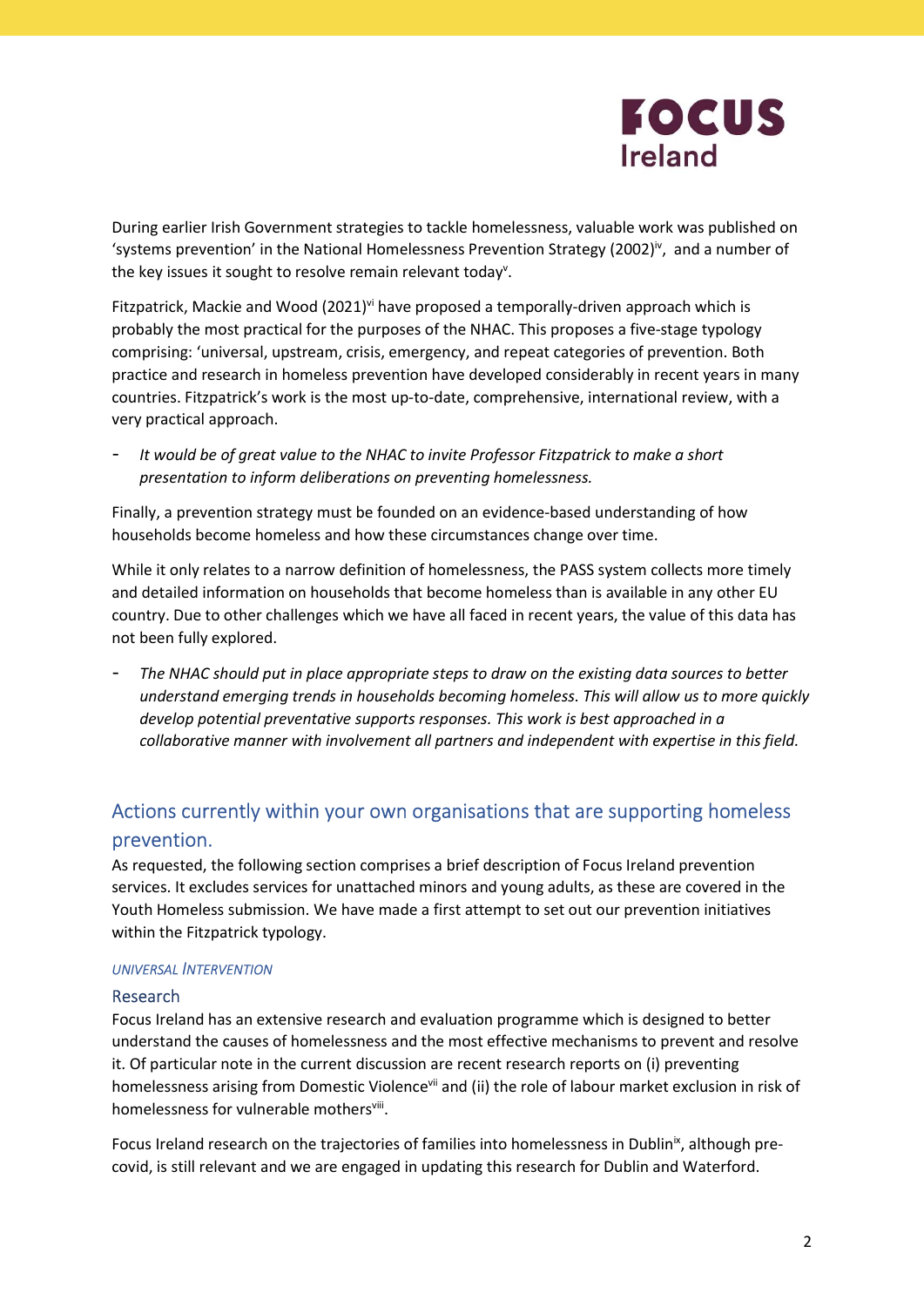

### UPSTREAM INTERVENTIONS

# Intensive Tenancy Support (for people linked to psychiatric services)

For a number of years, Focus Ireland has operated, in collaboration with the HSE Mid-West Mental Health Services (CHO3) and Tipperary County Council, an intensive tenancy support service for people who are at risk of homelessness at the time of discharge from psychiatric institutions. An evaluation of this service has been published<sup>x</sup> and the collaboration won an HSE innovation award. This service has recently been extended to two further counties, again in collaboration with the HSE and the relevant local authorities.

### EMERGENCY INTERVENTIONS

# HHAP targeted support

Focus Ireland is currently working with the DRHE and the HAP Unit in Limerick to support tenants in receipt of HHAP who have fallen into arrears in their rent and are at risk of losing their tenancies.

# Purchase of evict to sell

Focus Housing works with local authorities in several areas to purchase dwellings where a household has received a NoT due to the landlord deciding to sell their property and where the tenant has particular vulnerabilities. This service is discussed further below

### CRISIS INTERVENTIONS

### Advice and Information

Focus Ireland provides Advice and Information (A&I) services across the country, with a core (DRHEfunded) service in the Coffee Shop. Services outside Dublin are largely provided from our own fundraised resources. Support is provided though phone contact, e-mail, Facebook messenger and face-to-face interactions. These services deal with around 300 cases each week, of which the majority are now prevention cases. While these services support callers to understand and access their housing rights, they also offer a more intensive 'case management' approach to preventing homelessness where it is appropriate in addressing complex issues faced by the customers. The potential of this approach is discussed further in the next section.

Two dimensions of our A&I service are worth particular note:

- The 'Family Homeless Prevention Service' which is funded under a partnership with Bord Gáis Energy. Overall, in 2021, nearly 3,000 unique customers were supported by Bord Gáis Energy funded Focus Ireland services. This is one of the most substantial and long-standing engagements of private sector organisations in preventing homelessness.
- A&L Goodbody solicitors provides pro-bono legal advice in respect of complex housing-related issues which are escalated to them from our A&I services<sup>xi</sup>.

### REPEAT INTERVENTIONS

### Tenancy Sustainment

Focus Ireland provides Tenancy Sustainment services on behalf of many local authorities and the SLI service in Dublin. While these services are primarily designed to support households to exit homelessness, they also play a crucial role in preventing a return to homelessness for households with support needs.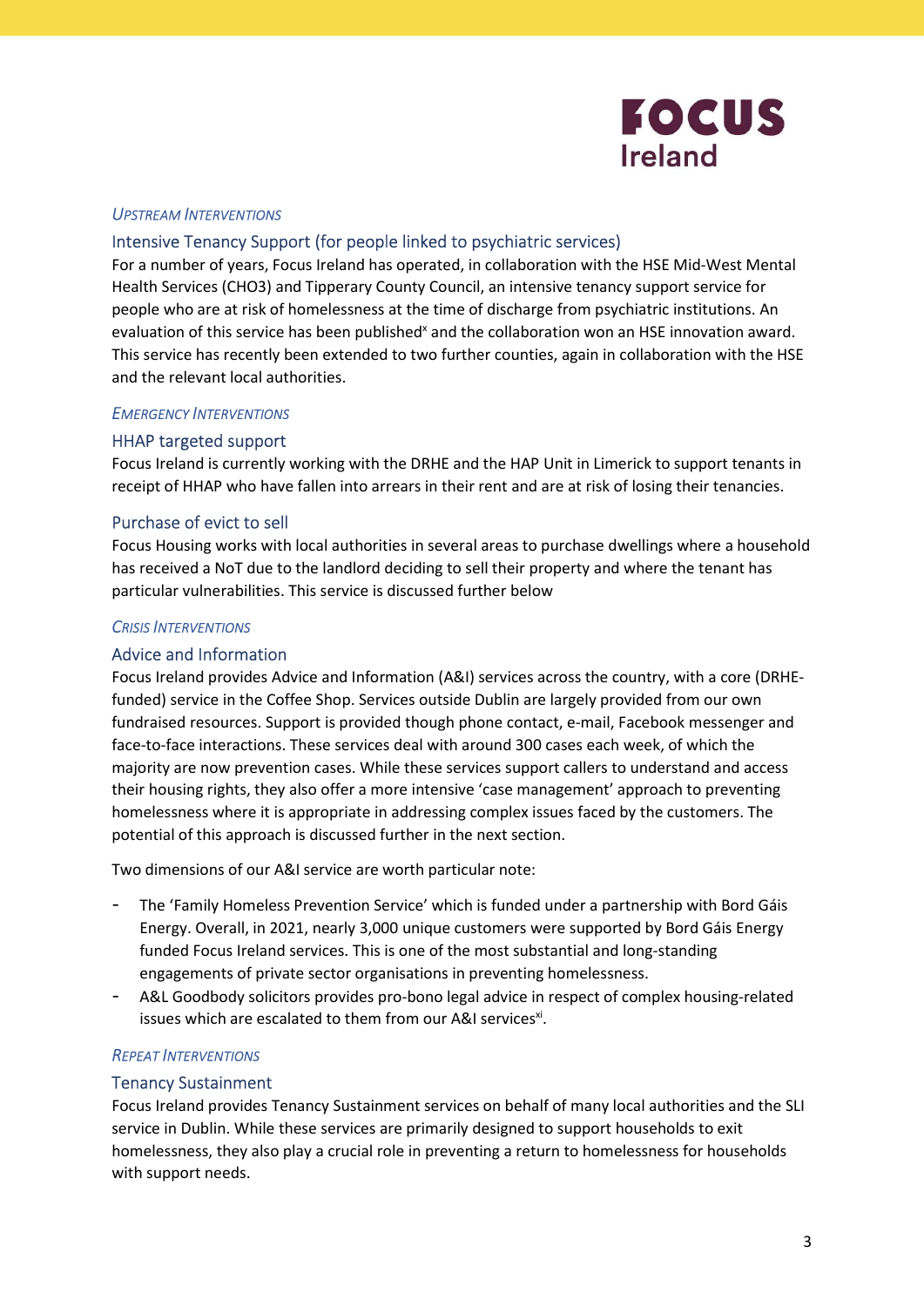

# The potential for further actions to be taken by your organisation.

# UNIVERSAL INTERVENTIONS

## Research

Focus Ireland commissioned research has developed a methodology which tracks the trajectories of households through a number of stages from 'last secure accommodation' into homeless services. This approach has been applied to families and has proven highly effective in understanding the underlying causes of homelessness, and its results are now broadly accepted. The proposed next phases of this research are discussed below.

Single person's homelessness (adult-only households) continued to rise over the Covid lock-down and continues to do so. However, we do not know the pathways which bring single people into homelessness, so it is difficult to identify the most effective methods of preventing this form of homelessness. With appropriate resources and in partnership with local authorities/DRHE. Focus Ireland could apply the trajectories methodology, which has so far been only applied to families, to adult-only households would provide much-needed insights and inform appropriate preventative measures.

### UPSTREAM INTERVENTIONS

### Intensive Tenancy Support

As noted above, Focus Ireland, working with the HSE and Tipperary County Council, has demonstrated the effectiveness of Intensive Tenancy Support in helping people at risk of homelessness due to severe mental health issues. These services are currently being expanded to two other local authority areas. The potential savings to the HSE and to homeless services are very considerable, however due to the structure of budgets it has proven very slow to extend this approach beyond pilot areas. Similar services in all local authority/HSE areas would play an important role in reducing number of people with severe mental health issues entering homelessness.

In addition to further rolling out this service in collaboration with the HSE Mental Health Services, a service on a similar model but linked the Irish Prison Service to support prisoners with mental health issues on release would also be effective.

### EMERGENCY INTERVENTIONS

### Targeted prevention

The current collaboration with DRHE and the Limerick HAP Unit to prevent homelessness among HHAP tenants with arrears, is the latest in a series of targeted prevention campaigns we have rolled out, including those with the DEASP and partners. With appropriate changes in administrative policy, set out in the next section, Focus Ireland intervention could be highly effective step in the response to tackling all HAP arrears, while reducing the risk of arrears-related tenancy breakdown to a minimum.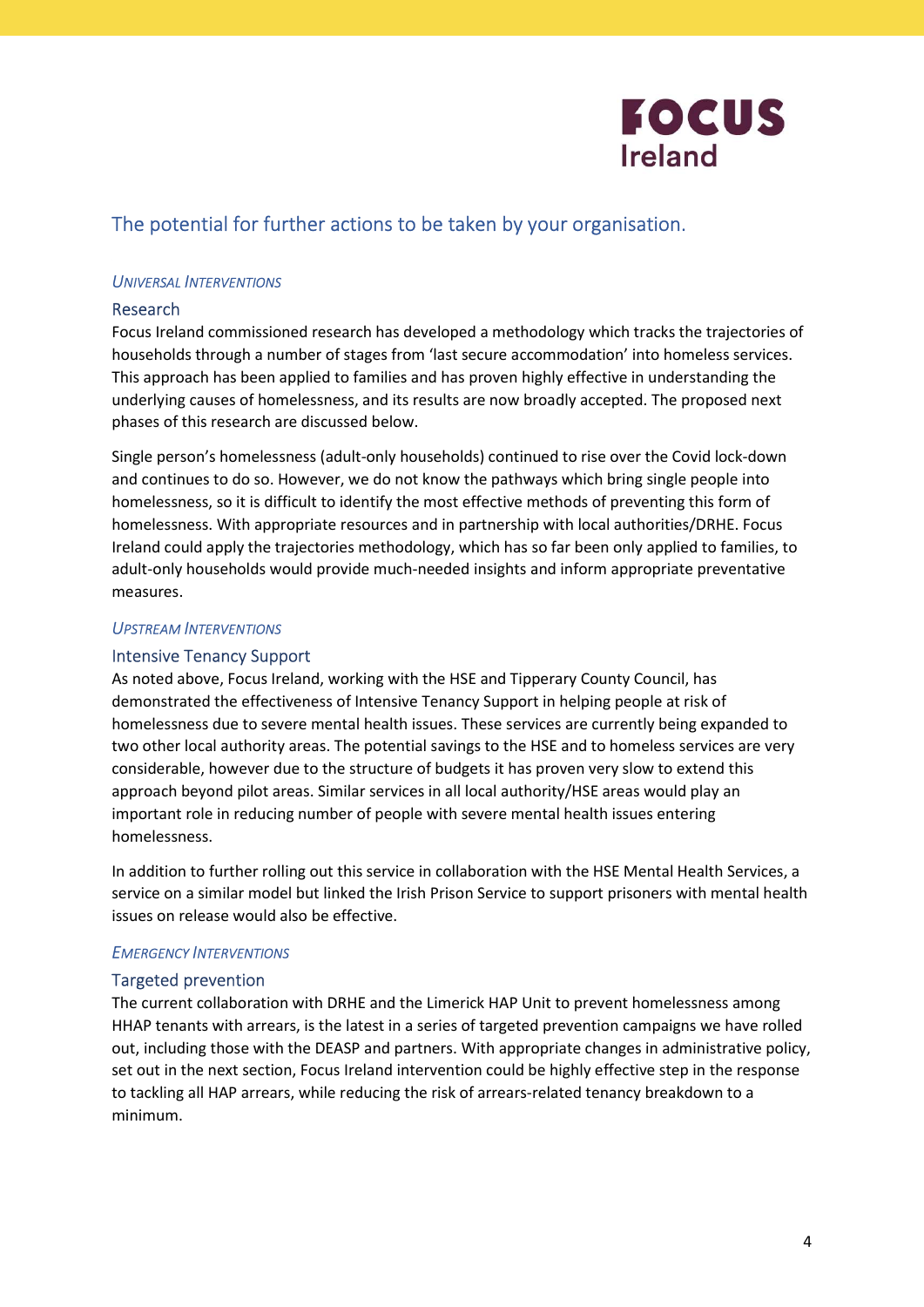

### CRISIS INTERVENTIONS

## Case management support 'hot line'.

As noted above, Focus Ireland operates an A&I service which, in addition to guidance on housing rights, includes a 'case management' strand where appropriate. Many people at risk of losing their tenancies face a range of complex problems and are overwhelmed by the range of public services with which they need to interact. Case management supports can help people in these circumstance to sustain their tenancy and avoid entering homeless services. Currently, Focus Ireland only operates this service in a number of localities but believe that with appropriate resources and a wellestablished single point of contact, we could support a much larger number of vulnerable people to avoid homelessness.

### REPEAT INTERVENTIONS

### Homeless HAP tenancies

The targeted crisis management proposed for all HAP tenancies above should be intensified for Homeless HAP tenancies. A systematic HHAP preventative protocol should be agreed, to be triggered whenever there are indications that a HHAP tenancy is at risk, for instance, by irregular patterns of rent payment or complaints of ASB. Responses should involve assertive multi-disciplinary team engagement with tenants and case management. Given the investment of time and resources in supporting each tenant into a HHAP tenancy, every effort should be made to deliver a 'no return to homelessness' practice, similar to that applied in Housing First.

# Proposed further policy actions beyond your own organisation that can be taken in respect of specific areas of interest or activities.

While emphasising the need for an evidence-based strategic approach to preventing homelessness, we recognise the importance of showing early successes and starting with areas where we have the greatest control. In that light we are putting forward six areas where actions can be readily taken without the need for new programmes, legislation or resources. These are not the largest or most strategic issues. But they are selected because each of them makes a significant contribution to the inflow into homelessness, and the pressures on homeless services are having a current impact and can be resolved at an administrative level.

#### UPSTREAM INTERVENTIONS

### EU Family homelessness, freedom of movement and social supports.

#### The problem

In recent months, the Focus Ireland services have been working with a number of families from other EU countries who have recently arrived in Ireland under EU freedom of movement regulations, but without immediate capacity to secure their own accommodation. A high proportion of these families are ethnic minorities (Roma) and often face racial discrimination in accessing housing and employment. In most cases, these families do not speak English and have significant support needs. There does not appear to be clarity about the rights of these EU families to access social and housing services. In some cases, these families experience considerable difficulty in being assessed as homeless and accessing emergency accommodation – which puts them at risk of sleeping rough.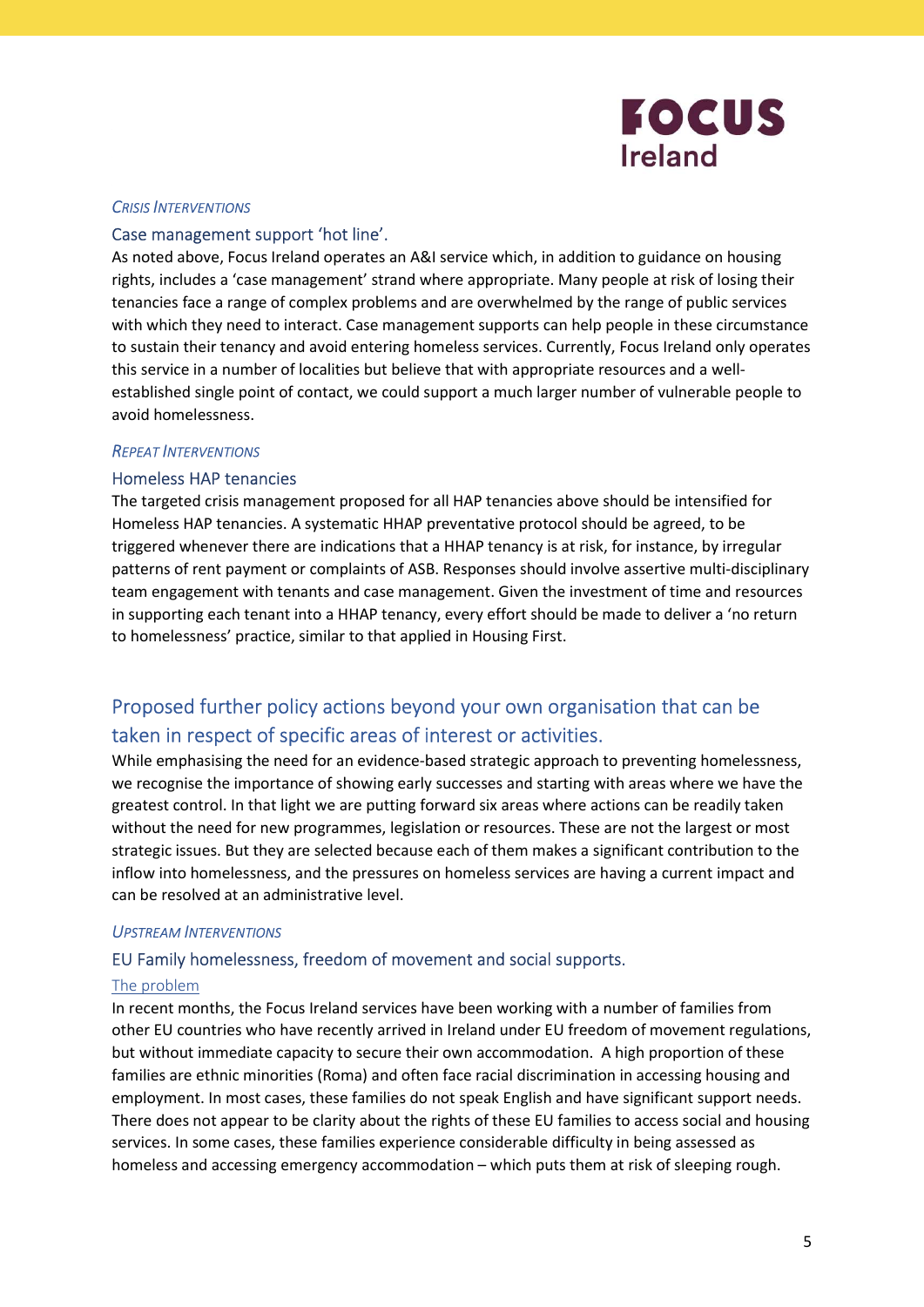

When they are allocated emergency accommodation, there can be difficulties accessing other social services. In particular, many are not deemed eligible for social housing supports and consequently there is no route out of homeless emergency accommodation into housing. The lack of clarity about the rights of these families under EU law takes up a lot of time by both Local Authority and NGO staff, resulting in pressures, and further increases in family homelessness.

# The proposal

A Working Group should be convened with inter-departmental stakeholders including the Department of Housing, Local Authorities, Department of Justice, Department of Children, and relevant NGOs to clarify the rights of these families, the respective roles of the different agencies and to establish a process for responding to their needs and a progression route out of homelessness.

# Family re-unification for people with refugee status

### The problem:

Government policy allows a person who has international protection (refugee status or subsidiary protection) to apply to the Minister for Justice and Equality for permission to have a member of their family enter and live in the State. If approved they will be entitled to upon arrival, under s. 56(4) International Protection Act 2015, to social protection and housing rights.

However, administrative processes do not allow the person to make arrangements (e.g., applying for a PPS number, getting on housing lists, applying for HAP) to provide housing for their family until they arrive, nor are they eligible for HHAP. As a result, re-uniting families arrive in Ireland into an immediate crisis, frequently seeking access to emergency homeless accommodation or experiencing severe overcrowding in small apartments, which in turn leads to eviction and homelessness. PPS numbers are taking 6 weeks to process, social welfare applications take a further 2 – 3 weeks, adding family members to a housing application can take a further 6 weeks or more.

Aside from the inhumanity of this, it places avoidable pressure on local authorities and homeless services and results in families unnecessarily entering homelessness. Family Re-unification is an unalienable right and the current administrative processes that apply are, in effect, making this right contingent on housing.

### The proposal:

Persons who have received international protection and who have been given Ministerial permission to bring over family members for Family Re-Unification should be entitled to apply for a PPN prior to the arrival of the family and be eligible to be assessed for the housing needs of their full re-unified family in advance of the family arriving in Ireland. Such households should be eligible for HHAP (or discretionary uplifts of HAP outside of Dublin). The protocols and sequencing of administrative processes should be updated where relevant to reflect this proposal to ensure that it works in practice.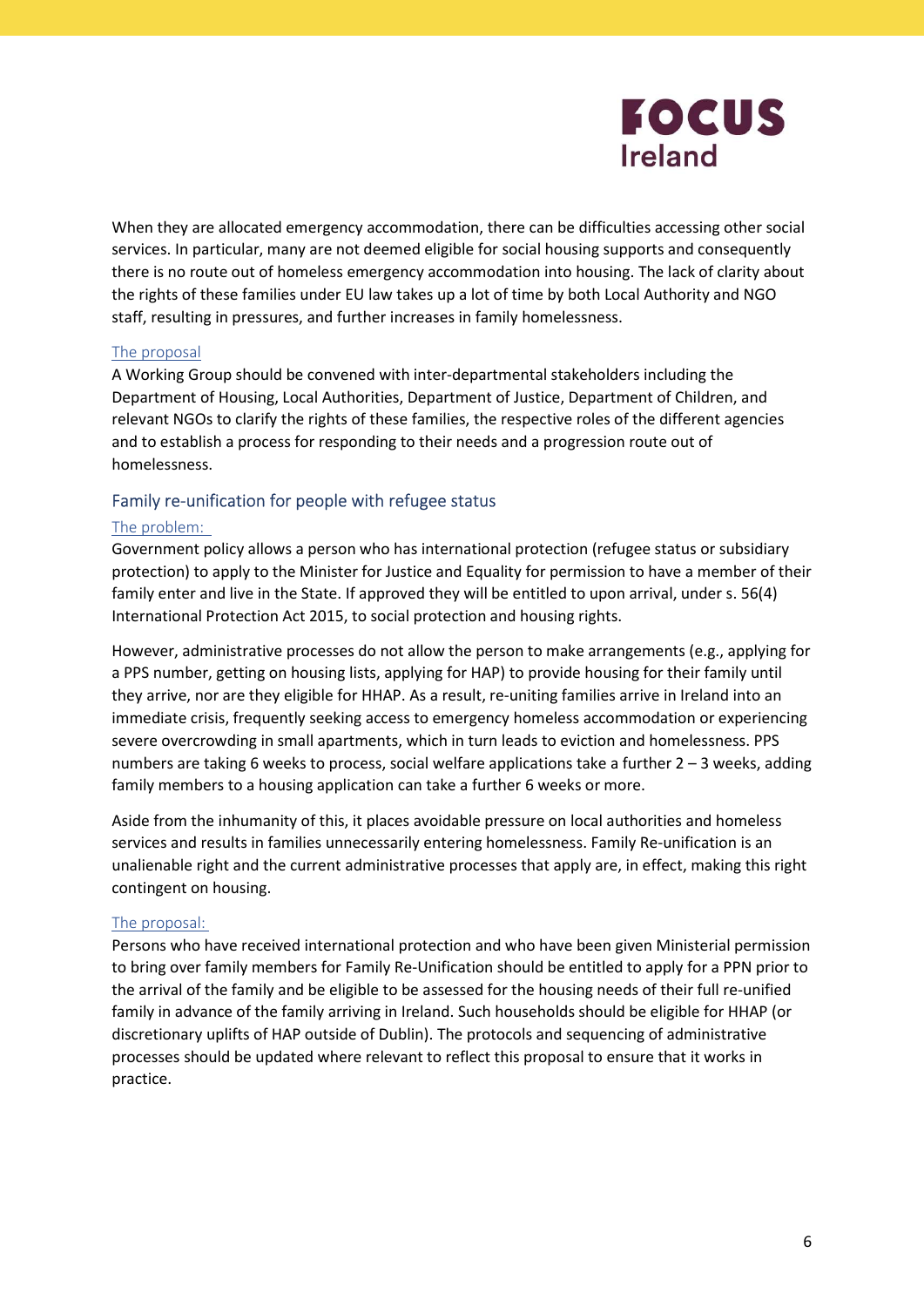

# Speeding up housing assessments

### The problem

In many cases households that know they will need to find new accommodation in a few weeks' time (for instance where they are leaving informal accommodation sharing, or are care leavers turning 18) first need to be on the housing list, so that they can access HAP or Rent Supplement. In many local authority areas housing assessments are taking the full 12 week maximum as a norm. As a result, many such households become homeless before the housing assessment is completed. This results not only in homelessness, but also involves the local authority and NGO in expending considerable resources in crisis management at the time of homelessness.

### The proposal

It is unclear whether local authorities are delaying housing assessments due to resource shortages or as a misconceived policy response to 'discourage' applicants. The Department of Housing should issue guidance to encourage speedy housing assessments and provide resources if this is the issue.

# EMERGENCY INTERVENTIONS

### Purchase of evict to sell

### The problem

Landlords deciding to sell their property and eviction the tenant is the largest single cause of family homelessness, and has re-emerged in recent months, as evidenced by RTB data. It is clearly not feasible or desirable to purchase all these units to keep the tenants in place, but in some cases (e.g., larger families, family members with a disability in rented accommodation which is adapted/suitable for need) it is clear that, if evicted, the household will find it exceptionally difficult to find alternative accommodation. In other cases (e.g., elderly tenants or tenants recovering from chronic illnesses, tenants with disabilities), tenants will experience exception distress in homeless services – or have to be provided with specialised emergency accommodation. In such cases, the purchase of the housing unit from the landlord by the Local Authority (or by an AHB on behalf of the LA) is the most costeffective response. However, there are no national guidelines to support the appropriate use of this mechanism. More significantly, the Housing For All national ceiling of 200 units to be acquired from the market effectively prohibits the operation of such discretion.

### The proposal

The Department of Housing to issue guidance for a national scheme, identifying the narrow range of cases where it is appropriate to purchase but leaving discretion at local level. Acquisitions under this programme should not be included in the national 200-unit acquisitions ceiling.

### CRISIS INTERVENTIONS

### Access to HHAP (or discretionary uplift outside of Dublin) in advance of NoT date

#### The problem

One of the key responses of successive Governments to the crisis in the private rental sector has been to give tenants longer notice periods where the landlord has a legal right to evict. This approach gives the tenant household a longer period to find alternative accommodation. In a more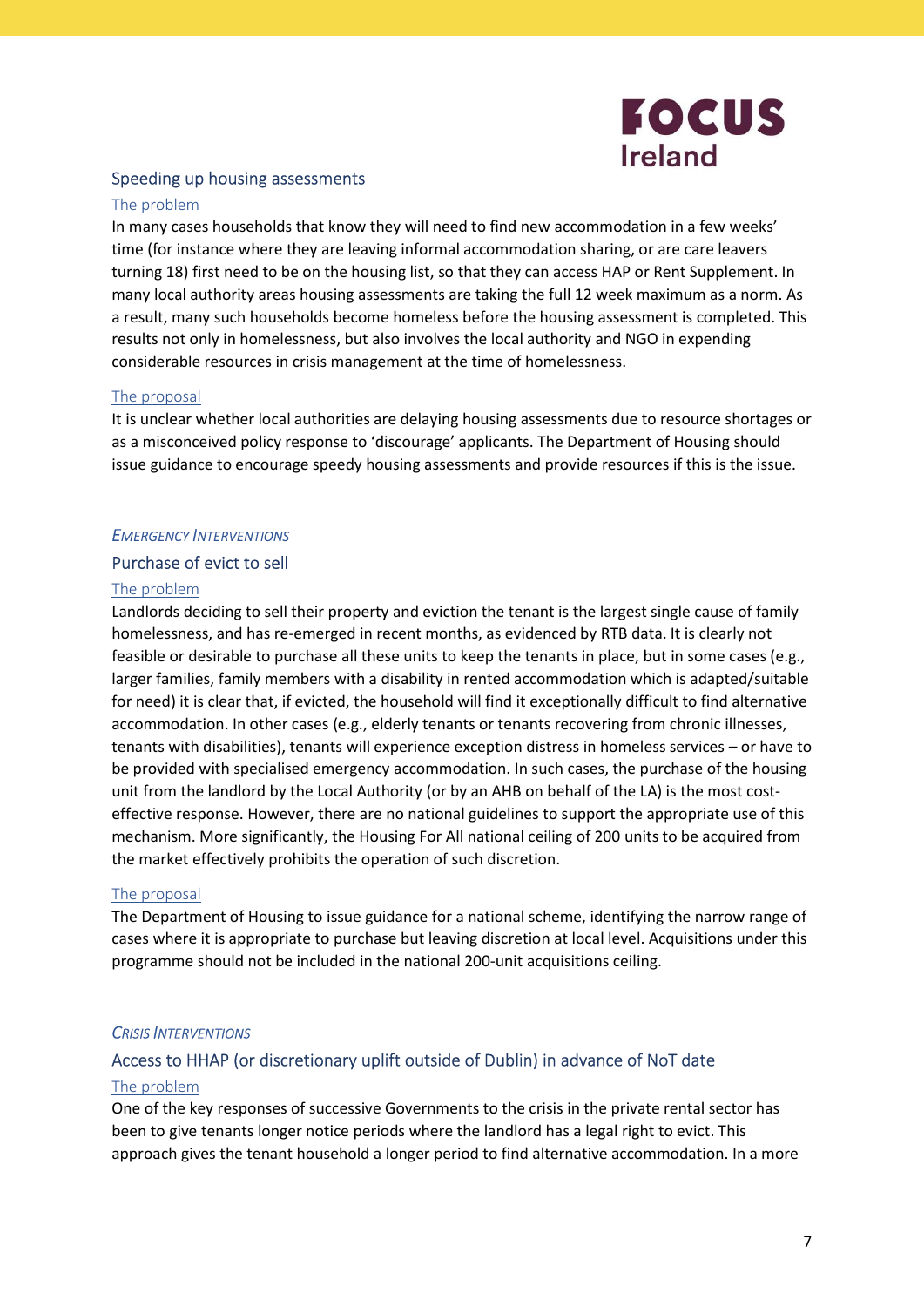

normal rental market this would have had greater positive impact, but due to the severe shortage of affordable alternative rentals, this has been less effective than might have been hoped. At present Dublin local authorities operate informal systems in which they allow households with a valid NoT to access Homeless HAP, while non-Dublin authorities allow access to enhanced HAP levels. Some local authorities allow this enhanced payment 8 weeks prior to the date of the NoT while others wait until 4 weeks. Not all households are aware of this arrangement and that some local authorities operate such a measure. Particularly where the time allowed is only 4 weeks, or where the household faces particular challenges (e.g., large families, family member with a disability, members of the ethnic minorities, young adults) many households are unable to find alternative accommodation in time and become homeless.

### The proposal

The early access to enhanced payments scheme should be available to all households with a NoT across the country 8 weeks prior to the date on a valid NoT, with discretion on the local authority to provide this support earlier for households who will face particular challenges in finding a new home.

### REPEAT INTERVENTIONS

### HAP/HHAP arrears process

### The problem

Rent arrears is a growing problem in HAP and HHAP tenancies, driven primarily by 'top-ups' to landlords. The policy for dealing with arrears is much harsher than the one that applies to (other). social housing tenants. This is resulting in avoidable evictions, indebted returns to homelessness and disaffected landlords. Given that local authorities are aware of arrears in the differential rent at an early stage, an 'emergency intervention' should be possible, however, if local authorities had greater sight of the overall rent situation (including top-ups) and 'upstream intervention' should be possible

### The proposal

The arrears repayment scheme for HAP should be the same as that for other social housing. A case management intervention should be added to the arrears process prior to suspension of rent payment. HAP administration should collect all rent (differential and top-up) and transfer the top-up along with the HAP rent to the landlord. Local Authorities should reduce the differential rent where after-rent incomes are below SWA levels. The number of H/HAP tenancies terminated each quarter should be reviewed by the NHAC.

February 2022

<sup>&</sup>lt;sup>i</sup> Culhane, D.P., Metraux, S. and Byrne, T., 2011. A prevention-centered approach to homelessness assistance: a paradigm shift?. Housing Policy Debate, 21(2), pp.295-315. https://bit.ly/32uyFAi